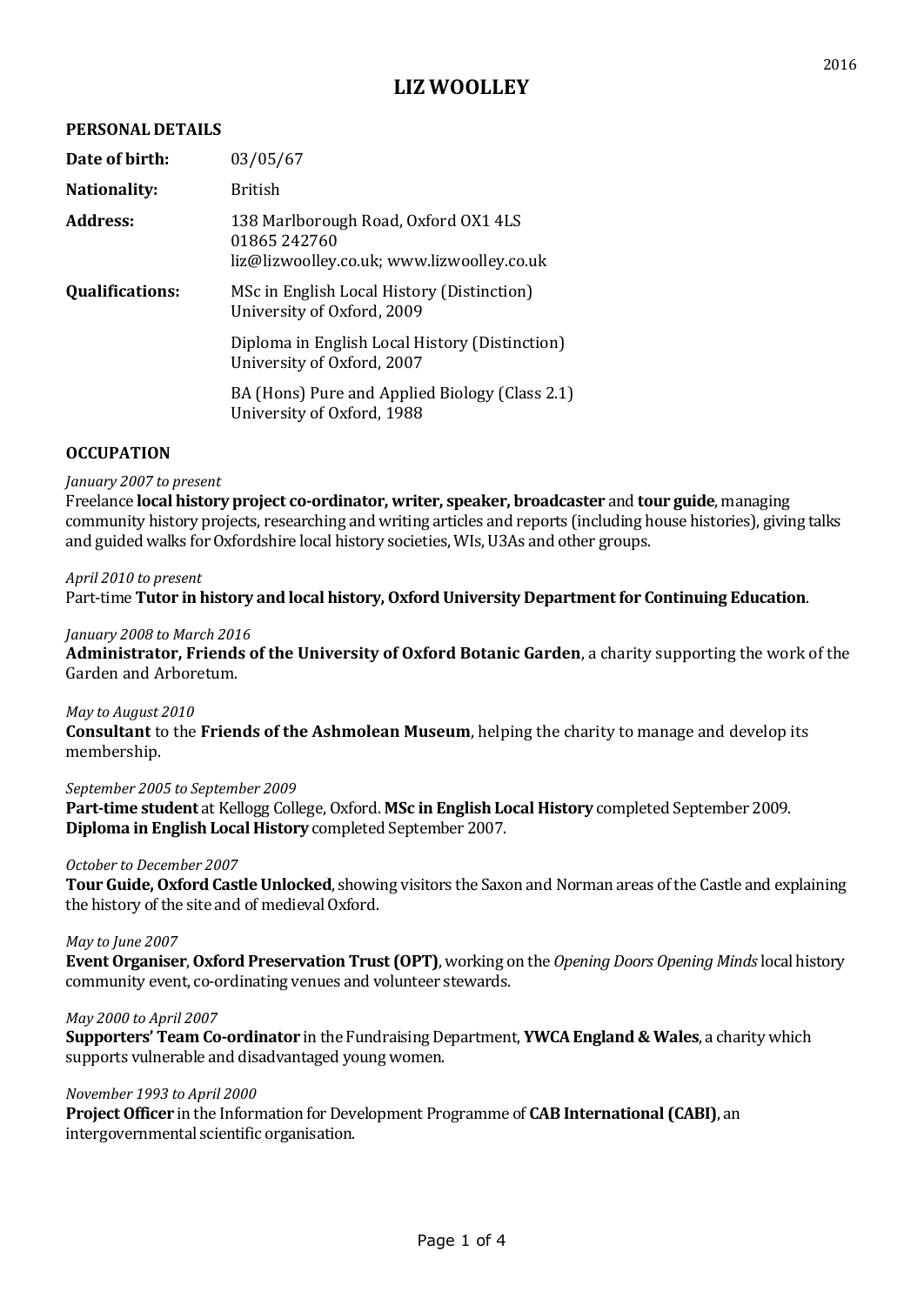## **OCCUPATION**(continued)

## *February 1989 to October 1993*

**Assistant to the Directors** of the **Environmental Research Group Oxford Ltd** (ERGO) and **Consultant**to **Resource Inventory and Management Ltd** (RIM), companies which specialised in livestock, land use and socioeconomic surveys in West Africa.

### *July 1988 to January 1989*

**Office and field assistant** for **Bioscan (UK) Ltd**, a consultancy specialising in environmental impact assessment.

## **VOLUNTARY WORK**

*May 2016 to present* **Member** of the **Awards Panel, Oxford Preservation Trust (OPT)**

### *January 2012 to present*

**Member** of the **Heritage Advisory Panel, Oxford Preservation Trust (OPT)**

## *June 2010 to present*

**Member** of the **Academic Advisory Panel, Soldiers of Oxfordshire Trust (SOFO)**.

## *October 2009 to present*

**Treasurer** and **Membership Secretary, Oxfordshire Local History Association (OLHA)**.

## *March 2007 to present*

**Honorary Secretary, Listed Buildings Sub-Committee** of the **Oxfordshire Archaeological and Historical Society (OAHS)**, responsible for co-ordinating expert comments on planning applications affecting listed buildings throughout Oxfordshire.

## *March to July 2006*

**Photographic cataloguer**, **Oxfordshire Studies**, Westgate Library, Oxford. I sorted, scanned and catalogued a collection of photographs of Witney in preparation for their inclusion in Oxfordshire Studies' on-line image bank.

### *June 2004 to October 2005*

**Co-ordinator** of a successful **campaign to prevent the demolition of the parish school of St Thomas the Martyr, Oxford** (built 1904).

### *March 2001 to August 2003*

**Chair of the Board of Trustees and Management Committee** of the **Oxfordshire Befriending Network**, a charity which matches volunteer befrienders with individuals suffering from terminal illnesses. I had particular responsibility for the development and direction of the charity's fundraising strategy.

## *January 1995 to December 1999*

**Qualified swimming instructor** and **volunteer trainer and mentor** with **Oxford Swans**, a charitable club at which disabled people learn to enjoy the water.

## *July 1988 to May 1990*

**Volunteer worker at the Mill,** a day centre for people with severe long-term mental illnesses, run by **Oxford MIND**.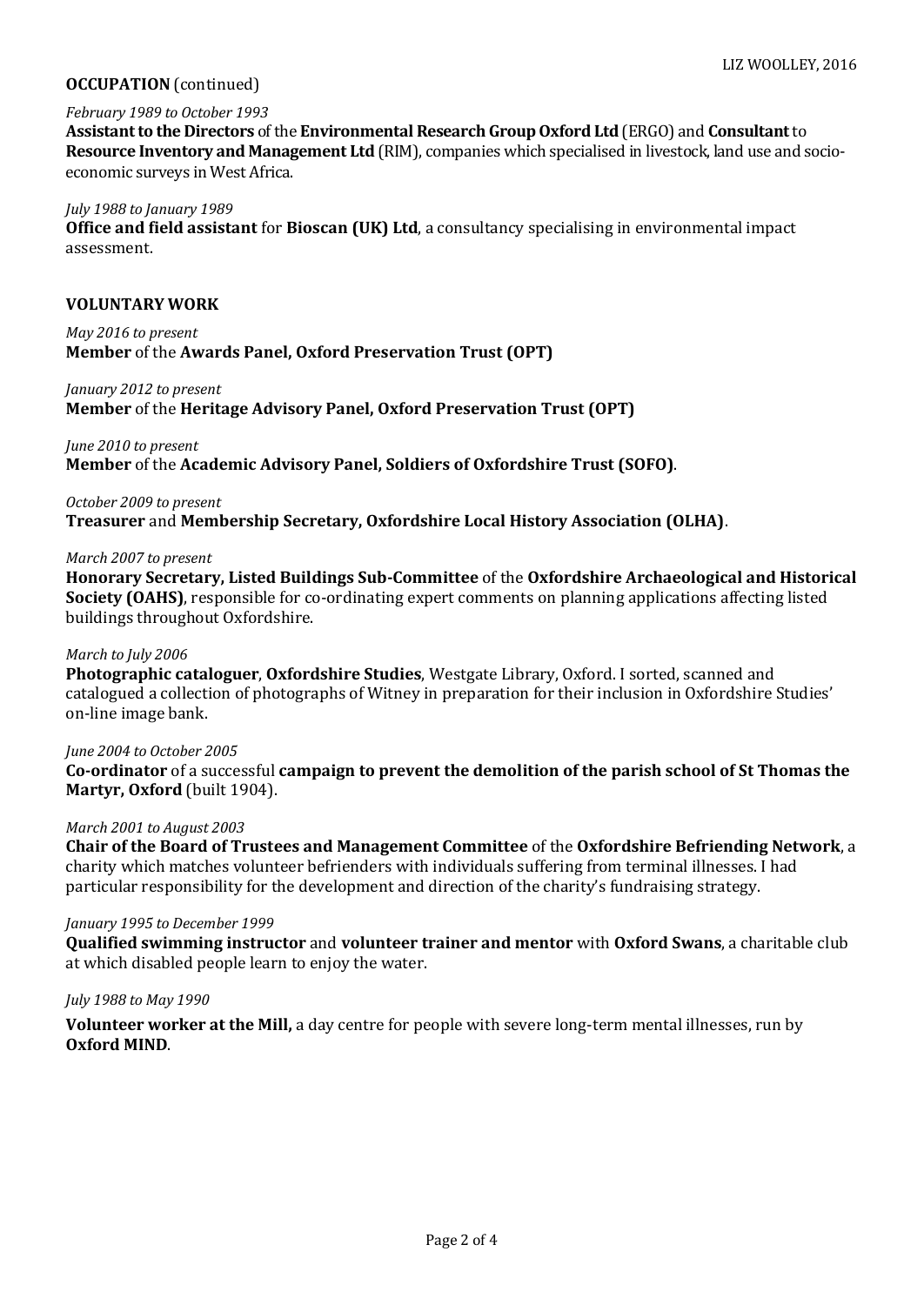## **PUBLICATIONS**

Haynes, Simon & Woolley, Liz *66 Men of Grandpont 1914-18* [a 40-minute documentary film]. 2016.

Farman, Chris, Rose, Valery & Woolley, Liz *No Other Way: Oxfordshire and the Spanish Civil War, 1936-39*. International Brigade Memorial Trust, 2015.

Clarke, David & Woolley, Liz **"A History of St Luke's Church, Cold Harbour, Oxford"** *Oxoniensia*, Vol 79, 2014.

Woolley, Liz **"How the Railway Changed Oxford"** *Oxfordshire Local History*, Vol 9, no 4, Spring 2014.

Woolley, Liz *Oxford's Working Past: Walking Tours of Victorian and Edwardian Industrial Buildings*. Huxley Scientific Press, 2012 (second edition 2013).

Woolley, Liz **"Industrial Architecture in Oxford, 1870 to 1914"** *Oxoniensia*, Vol LXXV, 2010.

Woolley, Liz **"'Disreputable housing in a disreputable parish'?: Common Lodging-houses in St Thomas', Oxford, 1841 - 1901"** *Midland History*, Vol XXXV, no. 2, pp. 215-36, 2010.

Woolley, Liz **"Osney: a Railway Enclave?"** *Oxfordshire Local History*, Vol 8, no 3, 2008.

Woolley, Liz **"In the Footsteps of the Past"** *Oxford Times, Limited Edition Magazine*, February 2008.

Coyer, C & Woolley, E "**More Topics in International Health"***International Network for the Availability of Scientific Publications (INASP) Newsletter* 12, 1999.

FitzSimons, D & Woolley, E **"From Brazzaville to Nairobi: CABI follows up on AHILA 5"***International Network for the Availability of Scientific Publications (INASP) Newsletter* 8, 1997.

Gooch, P, Gashaw, KG & Woolley, E **"Evaluating the Impact of CD-ROM Databases on Agricultural Development in Africa"***Information Development* Vol 11, no 4, 1995.

Bourn,D, Wint, W, Blench, R & Woolley, E **"The Nigerian Livestock Resources Survey"** *World Animal Review* (FAO of the United Nations) 78, 1994.

Bourn,D, Wint, W, Blench, R & Woolley, E *Nigerian Livestock Resources*. Four-volume report to the Federal Government of Nigeria by Resource Inventory and Management Ltd, 1992.

## **MEMBERSHIPOF SOCIETIES**

| Oxfordshire Architectural and Historical Society | 2001 to present |
|--------------------------------------------------|-----------------|
| Oxford Civic Society                             | 2002 to present |
| <b>Oxford Preservation Trust</b>                 | 2002 to present |
| Oxfordshire Buildings Record                     | 2006 to present |
| Oxfordshire Local History Association            | 2006 to present |
| Victorian Society                                | 2009 to present |
| <b>Twentieth Century Society</b>                 | 2009 to present |
| <b>Ancient Monuments Society</b>                 | 2011 to present |
| <b>Combe Mill Society</b>                        | 2012 to present |
|                                                  |                 |